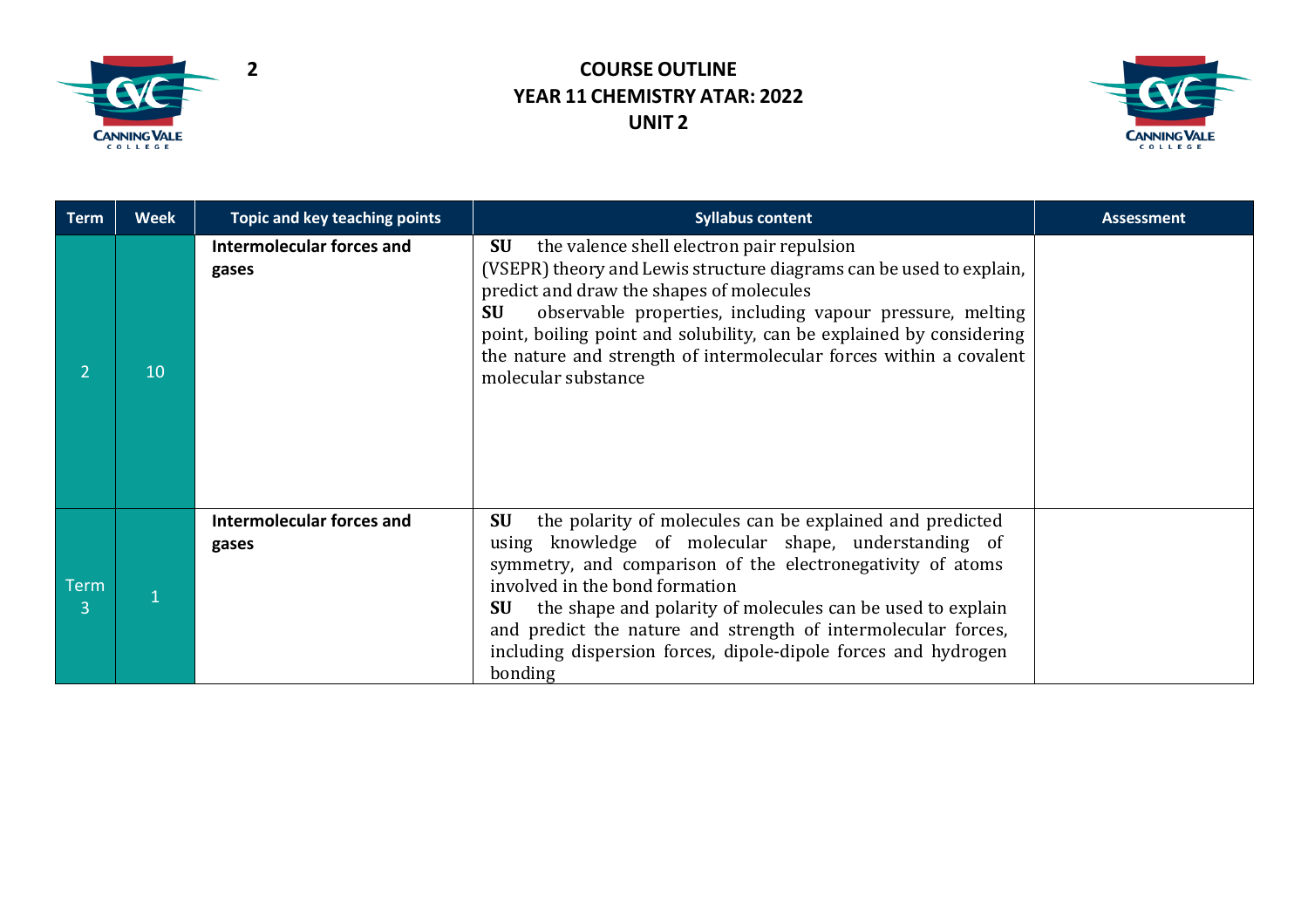



| <b>Term</b><br>$\overline{3}$ |         | Chromatography | data from chromatography techniques,<br><b>SU</b><br>including thin layer chromatography (TLC), gas chromatography<br>(GC), and high-performance liquid chromatography (HPLC), can<br>be used to determine the composition and purity of substances;<br>the separation of the components is caused by the variation in<br>strength of the interactions between atoms, molecules or ions in<br>the mobile and stationary phases<br>Chromatographic techniques, including<br><b>HE</b><br>thin<br>layer<br>chromatography (TLC), gas chromatography (GC), and high<br>performance liquid chromatography (HPLC), are used to determine<br>the components of a wide range of mixtures in various settings. The<br>decision to use a particular<br>chromatographic technique depends on a number of<br><b>HE</b><br>factors, including the properties of the substances being<br>separated, the amount of substance available for analysis and the<br>sensitivity of the equipment. Chromatographic techniques have<br>a wide range of analytical and forensic applications, including<br>monitoring air and water pollutants, drug testing of urine and<br>blood samples, and testing for food additives and quality. |  |
|-------------------------------|---------|----------------|-------------------------------------------------------------------------------------------------------------------------------------------------------------------------------------------------------------------------------------------------------------------------------------------------------------------------------------------------------------------------------------------------------------------------------------------------------------------------------------------------------------------------------------------------------------------------------------------------------------------------------------------------------------------------------------------------------------------------------------------------------------------------------------------------------------------------------------------------------------------------------------------------------------------------------------------------------------------------------------------------------------------------------------------------------------------------------------------------------------------------------------------------------------------------------------------------------------------|--|
| <b>Term</b><br>$\overline{3}$ | $2 - 3$ | Gases          | the behaviour of an ideal gas, including the qualitative<br>SU<br>relationships between pressure, temperature and volume, can<br>be explained using the Kinetic Theory<br>the mole concept can be used to calculate the mass of<br><b>SU</b><br>substances and volume of gases (at standard temperature and<br>pressure) involved in a chemical reaction (including application<br>of Ideal Gas Law - $PV = nRT$ )                                                                                                                                                                                                                                                                                                                                                                                                                                                                                                                                                                                                                                                                                                                                                                                                |  |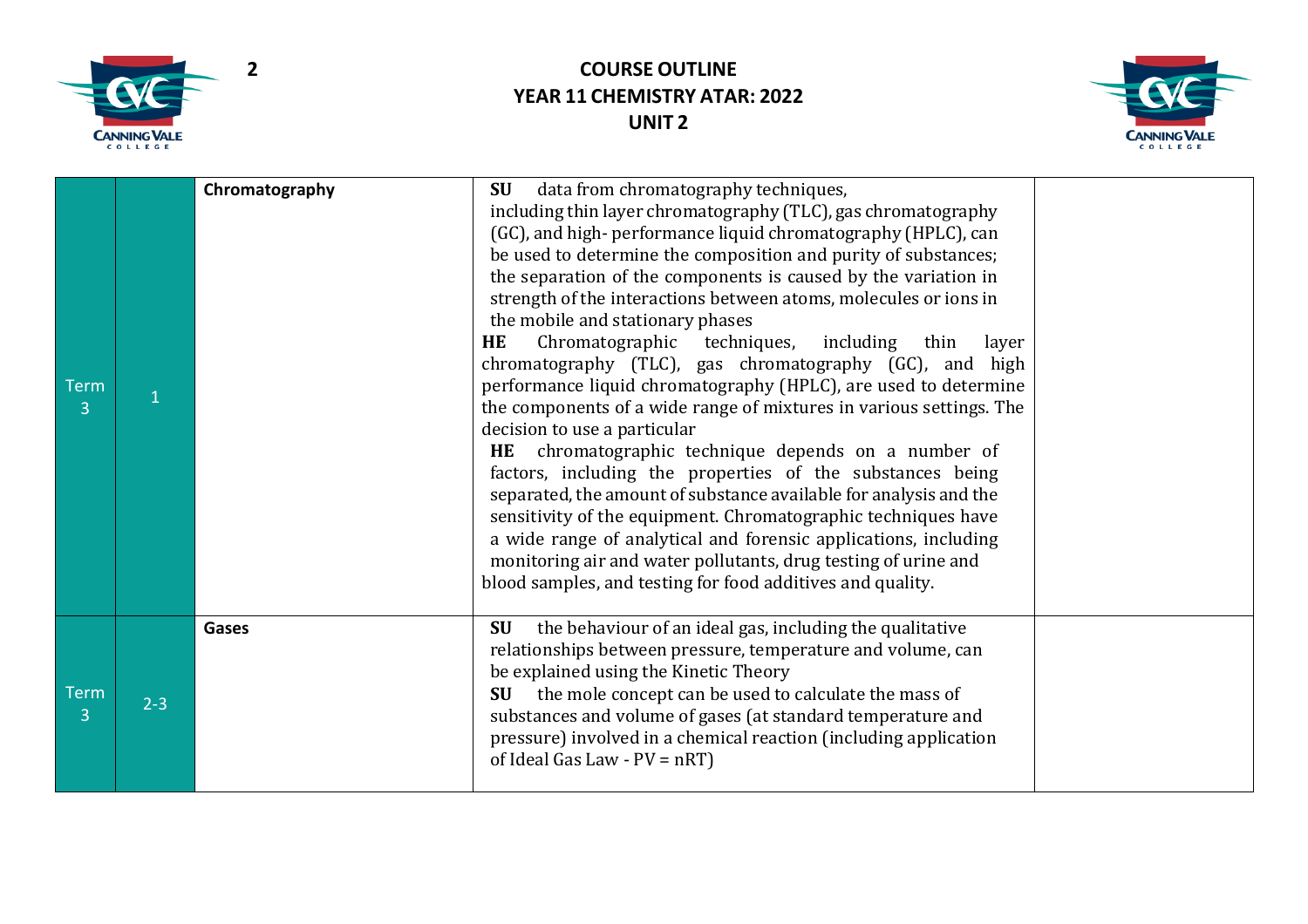



| 4              | <b>Aqueous solutions and Acidity</b> | The supply of potable drinking water is an<br>HE<br>extremely important issue for both Australia and countries in the<br>Asian region. Water sourced from groundwater and seawater<br>undergoes a number of purification and treatment processes (such<br>as desalination, chlorination, fluoridation) before it is delivered<br>into the supply system. Chemists regularly monitor drinking water<br>quality to ensure that it meets the regulations for safe levels of<br>solutes.<br>Heavy metal contamination in ground water is monitored to<br>HE<br>ensure that the concentrations are at an acceptable levels. Several<br>methods can be used to reduce heavy metal contamination; the<br>method used is influenced by economic and social factors.<br>SU the shape and polarity of molecules can be used to explain and<br>predict the nature and strength of intermolecular forces, including<br>dispersion forces, dipole-dipole forces and hydrogen bonding | <b>TASK 8 - Report and</b><br><b>Quiz, Ionic equations</b><br>and observations |
|----------------|--------------------------------------|-------------------------------------------------------------------------------------------------------------------------------------------------------------------------------------------------------------------------------------------------------------------------------------------------------------------------------------------------------------------------------------------------------------------------------------------------------------------------------------------------------------------------------------------------------------------------------------------------------------------------------------------------------------------------------------------------------------------------------------------------------------------------------------------------------------------------------------------------------------------------------------------------------------------------------------------------------------------------|--------------------------------------------------------------------------------|
| $\overline{5}$ | <b>Solutions</b>                     | the unique physical properties of water, including melting<br><b>SU</b><br>point, boiling point, density in solid and liquid phases and surface<br>tension, can be explained by its molecular shape and hydrogen<br>bonding between molecules<br>the solubility of substances in water, including ionic and<br><b>SU</b><br>polar and non-polar molecular substances, can be explained by the<br>intermolecular forces, including ion-dipole interactions between<br>species in the substances<br>the presence of specific ions in solutions can be identified<br><b>SU</b><br>by observing the colour of the<br>solution, flame tests and observing various chemical reactions,<br>including precipitation and acid-base reactions                                                                                                                                                                                                                                     |                                                                                |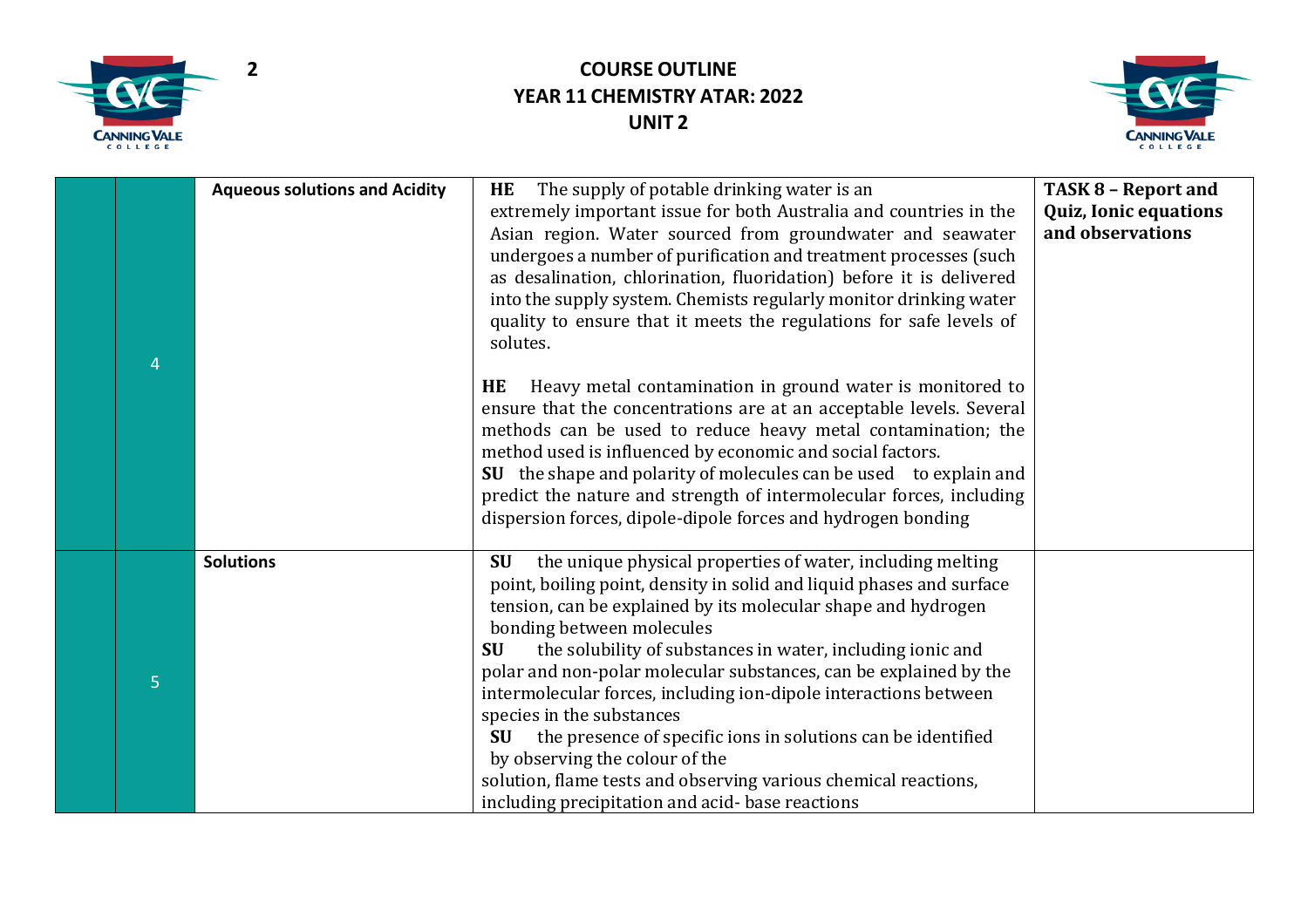



| 6       |              | solutions can be classified as saturated, unsaturated or<br><b>SU</b><br>supersaturated; the concentration of a solution is defined as the<br>quantity of solute dissolved in a quantity of solution; this can be<br>represented in a variety of ways, including by the number of moles<br>of the solute per litre of solution (mol $L^{-1}$ ) and the mass of the solute<br>per litre of solution $(g L^{-1})$ or parts per million (ppm) | TASK 9 - Report and<br><b>Quiz, Water treatment</b>                                                   |
|---------|--------------|--------------------------------------------------------------------------------------------------------------------------------------------------------------------------------------------------------------------------------------------------------------------------------------------------------------------------------------------------------------------------------------------------------------------------------------------|-------------------------------------------------------------------------------------------------------|
|         |              | <b>SU</b><br>the presence of specific ions in solutions can be identified<br>by observing the colour of the solution, flame tests and observing<br>various chemical reactions, including precipitation and acid-base<br>reactions                                                                                                                                                                                                          |                                                                                                       |
| $8 - 9$ | <b>Acids</b> | <b>SU</b><br>the Arrhenius model can be used to explain the behaviour of<br>strong and weak acids and bases in aqueous solutions<br>indicator colour and the pH scale are used to classify aqueous<br><b>SU</b><br>solutions as acidic, basic or neutral<br>pH is used as a measure of the acidity of solutions and is<br><b>SU</b><br>dependent on the concentration of hydrogen ions in the solution                                     | <b>TASK 10 - Test 4</b><br><b>Intermolecular Forces,</b><br><b>Chromatography and</b><br><b>Gases</b> |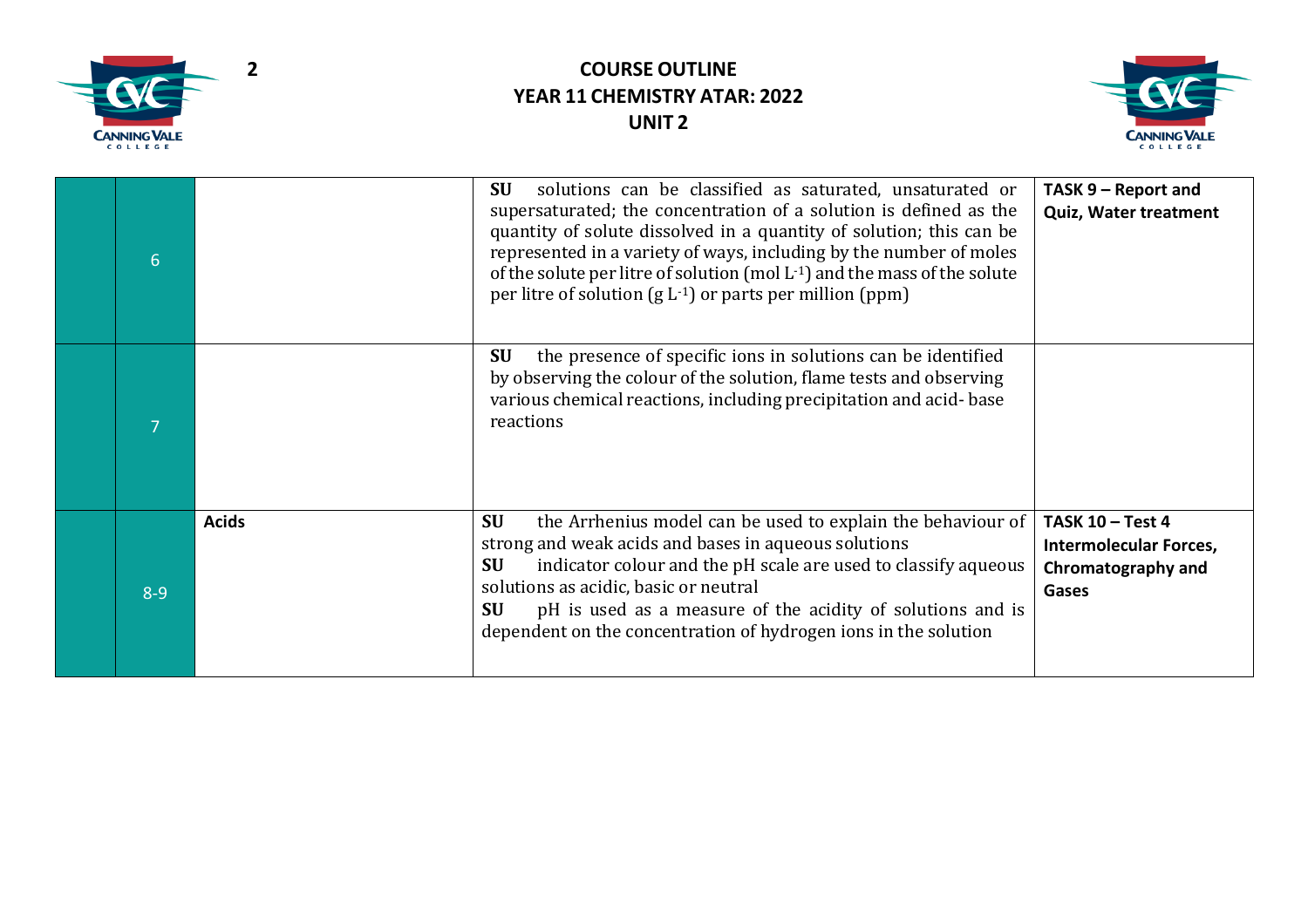



|             |         |                                    | patterns of the reactions of acids and bases, including<br><b>SU</b><br>reactions of acids with bases, metals and carbonates and the<br>reactions of bases with acids and ammonium salts, allow products<br>and observations to be predicted from reactants; ionic equations<br>represent the reacting species and products in these reactions                                                                                                                                                                  |                                                       |
|-------------|---------|------------------------------------|-----------------------------------------------------------------------------------------------------------------------------------------------------------------------------------------------------------------------------------------------------------------------------------------------------------------------------------------------------------------------------------------------------------------------------------------------------------------------------------------------------------------|-------------------------------------------------------|
|             | 10      | <b>Calculations</b>                | the mole concept can be used to calculate the<br><b>SU</b><br>mass of solute, and solution concentrations and volumes involved in<br>a chemical reaction                                                                                                                                                                                                                                                                                                                                                        | TASK 11 - Report and<br><b>Quiz, using indicators</b> |
|             |         | <b>Rates of chemical reactions</b> | <b>SU</b><br>varying the conditions under which chemical reactions occur<br>can affect the rate of the reaction                                                                                                                                                                                                                                                                                                                                                                                                 |                                                       |
| <b>Term</b> | $2 - 3$ |                                    | <b>SU</b><br>the rate of chemical reactions can be quantified by measuring<br>the rate of formation of products or the depletion of reactants<br>collision theory can be used to explain and<br><b>SU</b><br>predict the effects of concentration, temperature, pressure, the<br>presence of catalysts and surface area on the rate of chemical<br>reactions<br>the activation energy is the minimum energy required for a<br><b>SU</b><br>chemical reaction to occur and is related to the strength and number |                                                       |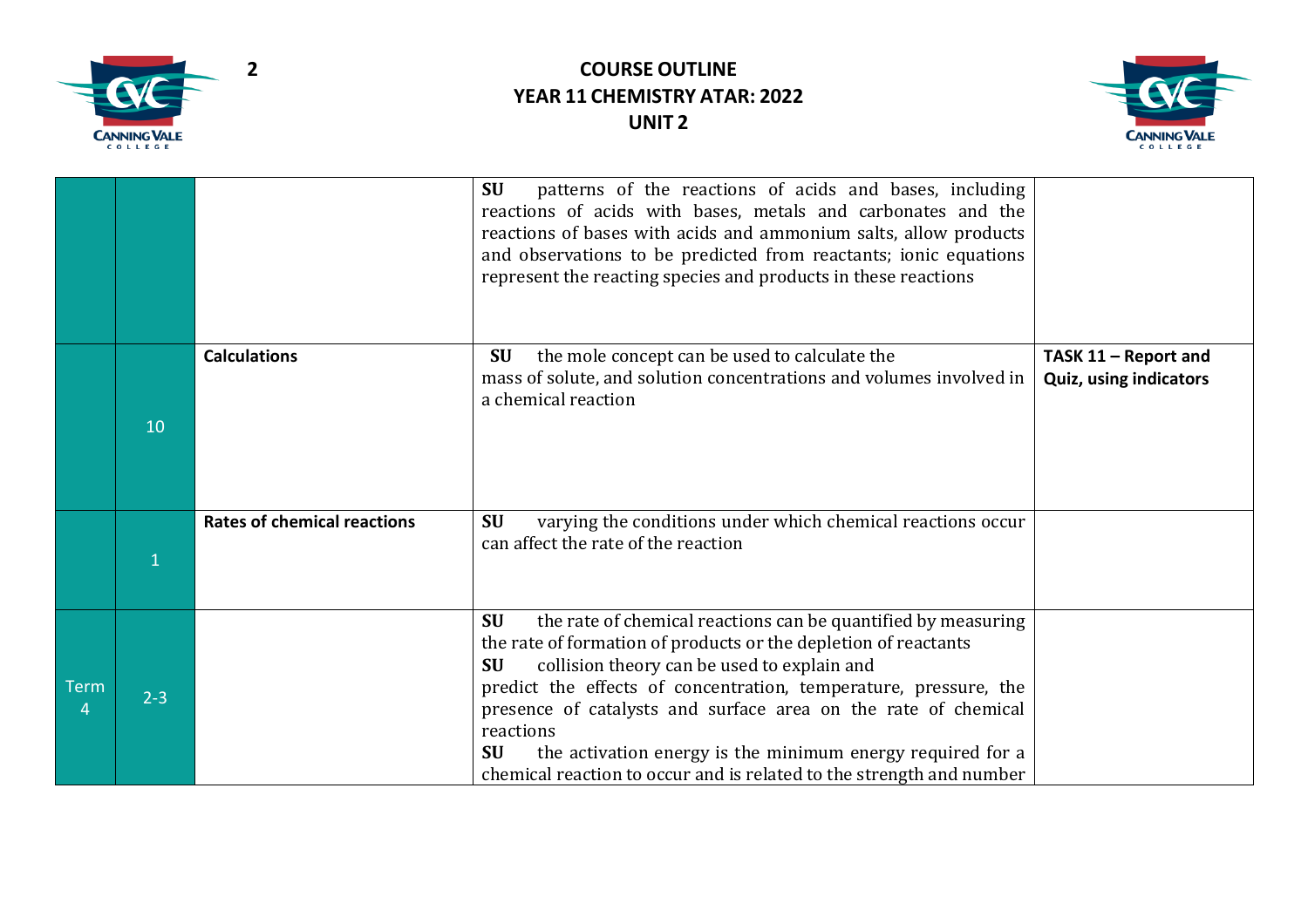



| 5 | <b>SEMESTER TWO REVISION</b>                                                                                                                                                                                                                                                                                                                                                                                                                                                                                                                                                                                                                                                                                      |                                                                                        |
|---|-------------------------------------------------------------------------------------------------------------------------------------------------------------------------------------------------------------------------------------------------------------------------------------------------------------------------------------------------------------------------------------------------------------------------------------------------------------------------------------------------------------------------------------------------------------------------------------------------------------------------------------------------------------------------------------------------------------------|----------------------------------------------------------------------------------------|
|   | Catalysts, including enzymes and metal nanoparticles, affect<br><b>SU</b><br>the rate of certain reactions by providing an alternative reaction<br>pathway with a reduced activation energy, hence increasing the<br>proportion of collisions that lead to a chemical change<br>HE Catalysts are used in many industrial processes in order to<br>increase the rates of reactions that would otherwise be<br>uneconomically slow. Catalysts are also used to reduce the<br>emission of pollutants produced by car engines. Motor vehicles<br>have catalytic converters which are used to catalyse reactions that<br>reduce the amount of carbon monoxide, unburnt petrol and<br>nitrogen oxides that are emitted. | <b>TASK 12 - Test 5,</b><br><b>Acids, Bases, Solutions,</b><br><b>Rate of reaction</b> |
|   | of the existing chemical bonds; the magnitude of the activation<br>energy influences the rate of a chemical reaction<br>energy profile diagrams, which can include the transition<br><b>SU</b><br>state and catalysed and un-catalysed pathways, can be used to<br>represent the enthalpy changes and activation energy associated<br>with a chemical reaction                                                                                                                                                                                                                                                                                                                                                    |                                                                                        |